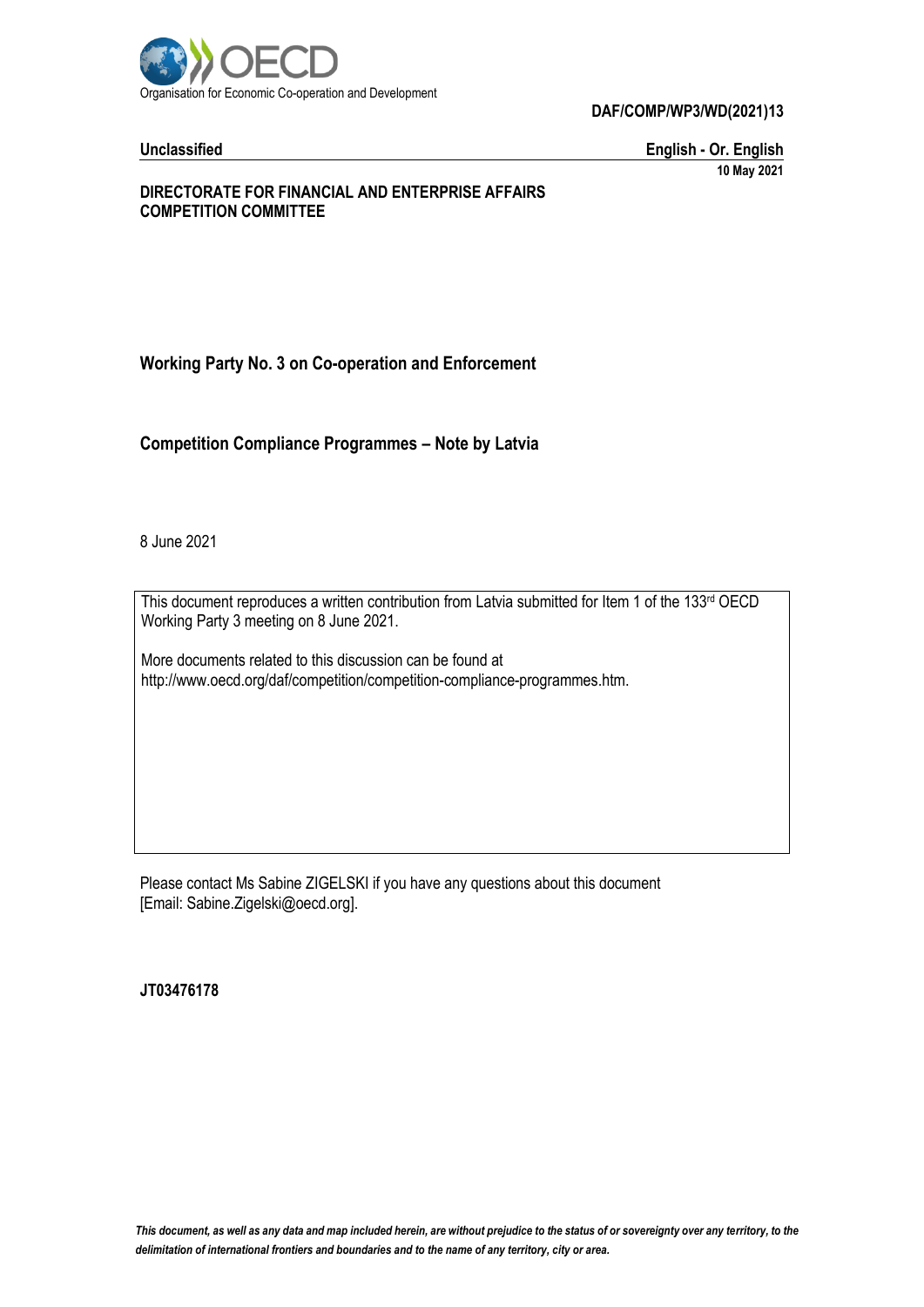# *Latvia*

## **1. Competition Compliance Programme in Latvia**

1. The Competition Compliance Programme aims to increase the knowledge of the company's employees about competition law and thus protect the company from the implementation of possible infringements. Ensuring compliance with competition law applies to all sectors, to all market participants, at all levels of business.

## **2. Competition Compliance Programme – a preventive tool for the prevention of infringements**

2. According to the decisions adopted by the Competition Council and the results of the public opinion poll, the most significant distortion of the competition environment in Latvia is cartels, especially bid-rigging in public procurement. The most recent data from 2018 shows that every tenth surveyed company would be ready to participate in a prohibited agreement. Therefore, the Competition Compliance Programme developed by the Competition Council is a tool to prevent the risk of a company violating competition law, especially the widespread prohibited agreements.

3. The applied penalty for members of a cartel is significant damage to reputation, and also significant financial loss. They each may be subject to a fine of up to 10% of the net turnover of the undertaking in the latest financial year and a ban for one year on participation in public procurements. In order to prevent these losses, companies have the opportunity to identify risks and ensure the increase of employees' competence in competition law issues through the Competition Compliance Programme so that the Competition Law is not violated and the company does not come to the attention of the Competition Council.

4. The risk for companies to face infringements of competition law depends on various factors, such as the size of the company specifics of work and cooperation partners. Accordingly, the precautionary steps required may be completely different – for larger companies it may be more of a complex strategy; for small ones – short and concise. Regardless of the volume's main thing is to fulfil the program's task – not only to promote but also to maintain in the long run employees' understanding of the possible risks of violations and bring to life the desired actions in the face of them.

## **3. In order to implement an effective competition law policy in a company, it is essential to:**

• identify the company's main risks (potential infringement risks may be specific to each company but are often indicated by past infringements by companies in the represented industry. The risk of infringements is also increased by the low level of competition in the market, close cooperation with competitors and their cooperation partners, and the narrow market when employees change from one competing company to another. For instance, the company's participation in association meetings – training of a company's representative is required);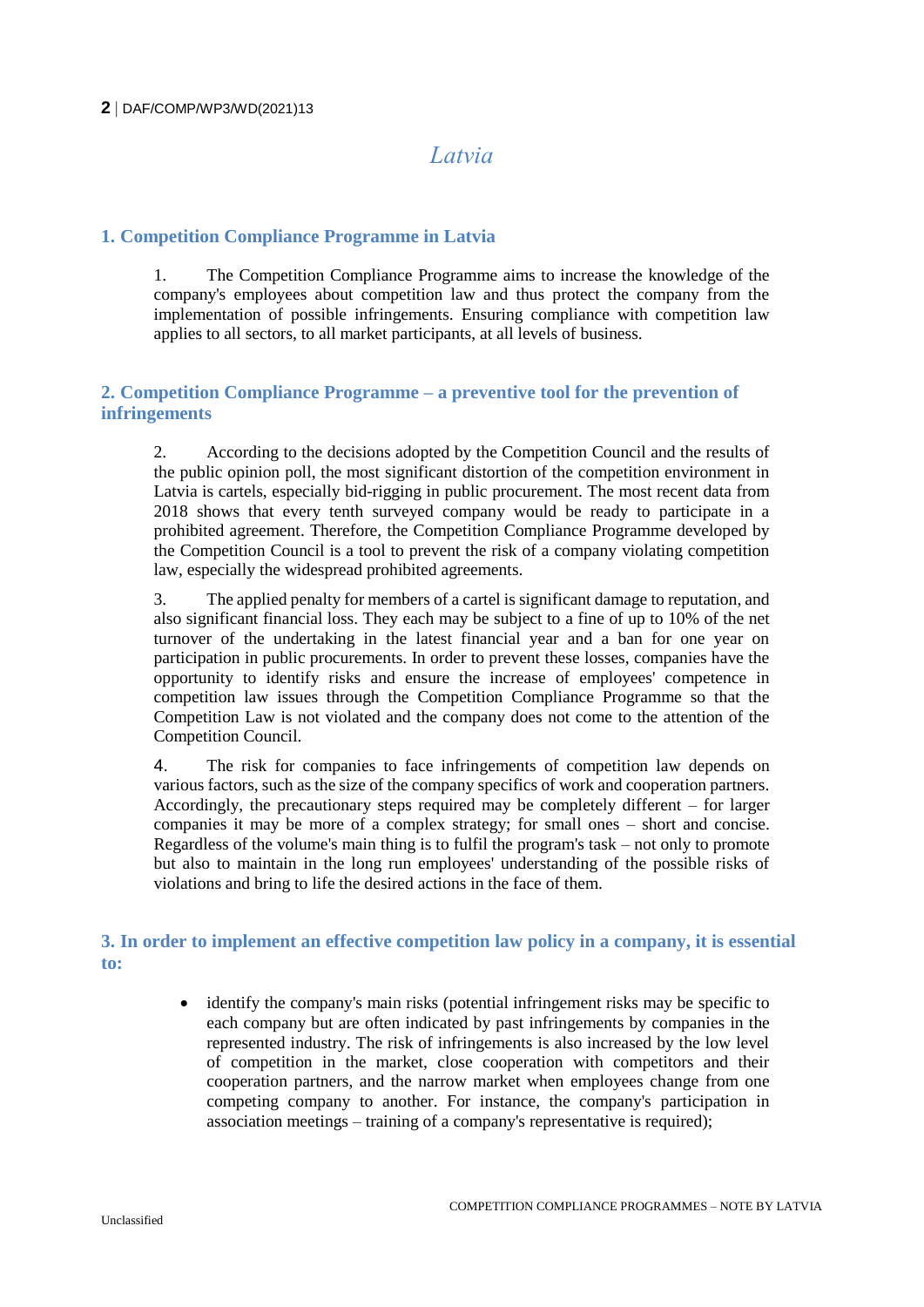- identify the company's representatives with the highest level of risk and provide training for them (procurement and marketing specialists, employees who regularly communicate with competitors, plan the company's development or pricing strategy, organize participation in public procurements or prepare the necessary documents for procurement, including estimation);
- identify high-risk activities in the company that should be reviewed (frequent communication with competitors, such as industry associations, various activities, as well as joint procurements, marketing or any other permitted forms of cooperation increase the risk of collision, therefore protection mechanisms need to be improved – informative training or more formal solutions – written commitment);
- develop an action plan for a possible infringement case (effective reporting and action mechanisms, designate who is responsible for the Competition Compliance Programme in the company and to whom employees can turn in case of a doubt).

#### **4. Program – relief after a violation**

5. For companies that have been fined and banned by the Competition Council from participating in public procurements for participating in the cartel, the Competition Compliance Programme will not serve as a lifeline from the penalty. However, by fulfilling specific requirements, a company can receive Competition Council's positive opinion and restore its lost credibility after infringement. In its turn, after Competition Council's positive opinion, the procuring entity may decide whether to allow the company to participate in the procurements organized by it. Restoration of credibility is provided for in [Article 43 of the Public Procurement Law.](https://likumi.lv/ta/en/en/id/287760-public-procurement-law) Fines imposed directly on undertakings that have participated in big-rigging (the most common infringement of competition law) may not be a sufficient deterrent to the infringement. For a significant part of companies, participation in public procurements forms their most significant share of revenue, and it is the prohibition to participate in further procurement that may significantly affect the market participants refusal to engage in the infringement. Restoring allegiance and taking future actions to prevent distortions of competition have a positive role in strengthening the competitive environment.

#### **5. In order to restore credibility, the penalized company must take a number of steps:**

- cooperate with the Competition Council during the investigation and after the decision has been made;
- the fine imposed by the Competition Council must be paid into the state budget, and the damage caused by infringement must be compensated, if the victims of the infringement have claimed it;
- develop a **Competition Compliance Programme**, guidelines and appoint a person in the company responsible for the implementation and regular updating of it;
- systematically educate employees about competition law;
- submit to the Competition Council a confirmation regarding the implementation of the said activities and await the Competition Council's statement.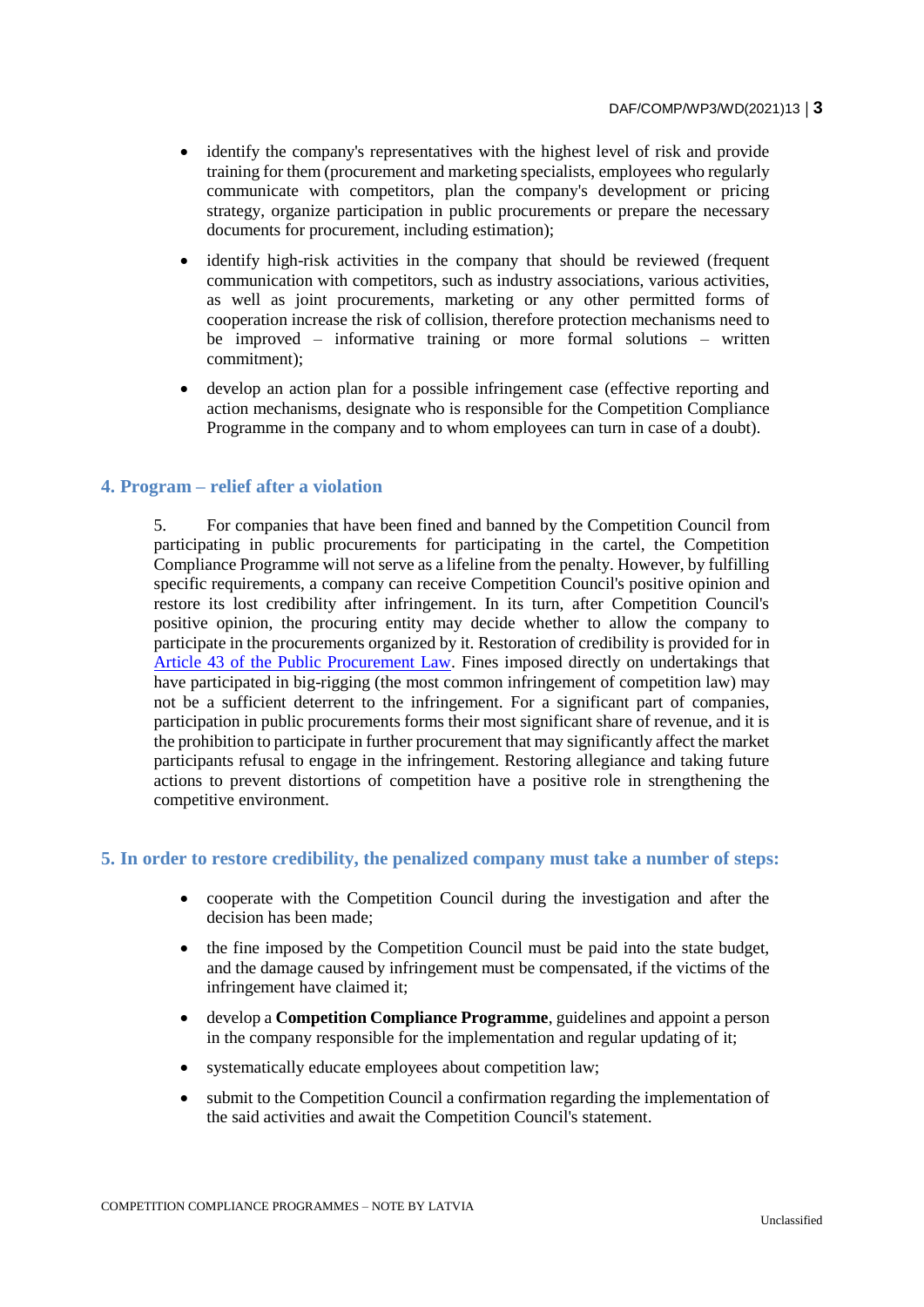#### **4** DAF/COMP/WP3/WD(2021)13

### **5.1. Case study**

6. In 2018, the Competition Council established illegal, multiple coordination of activities between office equipment maintenance and delivery companies SIA "Tomega" and SIA "Btk.lv". Tomega has been fined 33,268 euros for deliberately distorting competition in public procurements.

7. After establishing the violation and receiving a fine, SIA "Tomega" cooperated with the Competition Council and concluded a settlement, thus acknowledging the facts obtained by the institution and its involvement in the detected infringement. As a result, the institution reduced the fine imposed on the company.

8. The Competition Council also received a letter from SIA "Tomega" requesting an opinion on whether the measures taken by the company are sufficient to restore credibility and prevent the same or similar cases in the future. SIA "Tomega" developed guidelines for Competition Compliance Programme and took measures in the company to ensure the education of employees about competition law issues, including by appointing a person responsible for compliance with competition law. Following the company's initiative to develop a Competition Compliance Programme and other activities, the Competition Council acknowledged that the company had restored its credibility by taking appropriate technical, organizational and personnel management measures to prevent the recurrence of similar cases in the future. Thus, when further evaluating the tenderers, the public procurement organizer has access to information on the measures implemented by the company to restore credibility and decide on the company's participation in the procurement, despite the ban for years.

### **6. Advocacy initiatives to promote compliance**

9. In order to raise awareness of competition policy and legal issues and stimulate interest in promoting fair and effective competition, the Competition Council organizes seminars for entrepreneurs and their associations, public administrative bodies, lawyers and other interest groups on competition law and its practical application. The seminars are led by the employees of the Competition Council – experienced competition law specialists.

10. In seminars, the Competition Council invites entrepreneurs and their representative associations to promptly develop the Competition Compliance Programme, not only in cases where a company has already been caught in an infringement. It is an effective tool for protecting oneself from irregularities, as it is a self-created document to which both the responsible person and specific systematic actions are taken to prevent undesirable activity.

11. The Competition Council promotes compliance with competition law not only through the Competition Compliance Programme, but also indirectly raises the issue in other ways. In 2020, the Competition Council prepared [a self-assessment tool](https://ej.uz/parbaudiuznemumu) for entrepreneurs, so that they could verify in an easy manner, whether they have not engaged in a prohibited agreement with competitors or so-called cartels due to their negligence or lack of knowledge.

12. In a situation where, after using the self-assessment tool, the owner of a company has concerns about their actions or the company's employees, it offers the opportunity to contact the Competition Council anonymously or apply for the Leniency Program. Also, by performing the test and identifying the cartel risks that the company faces on a daily basis, the company has already done some of the homework required to implement the Compliance Programme.